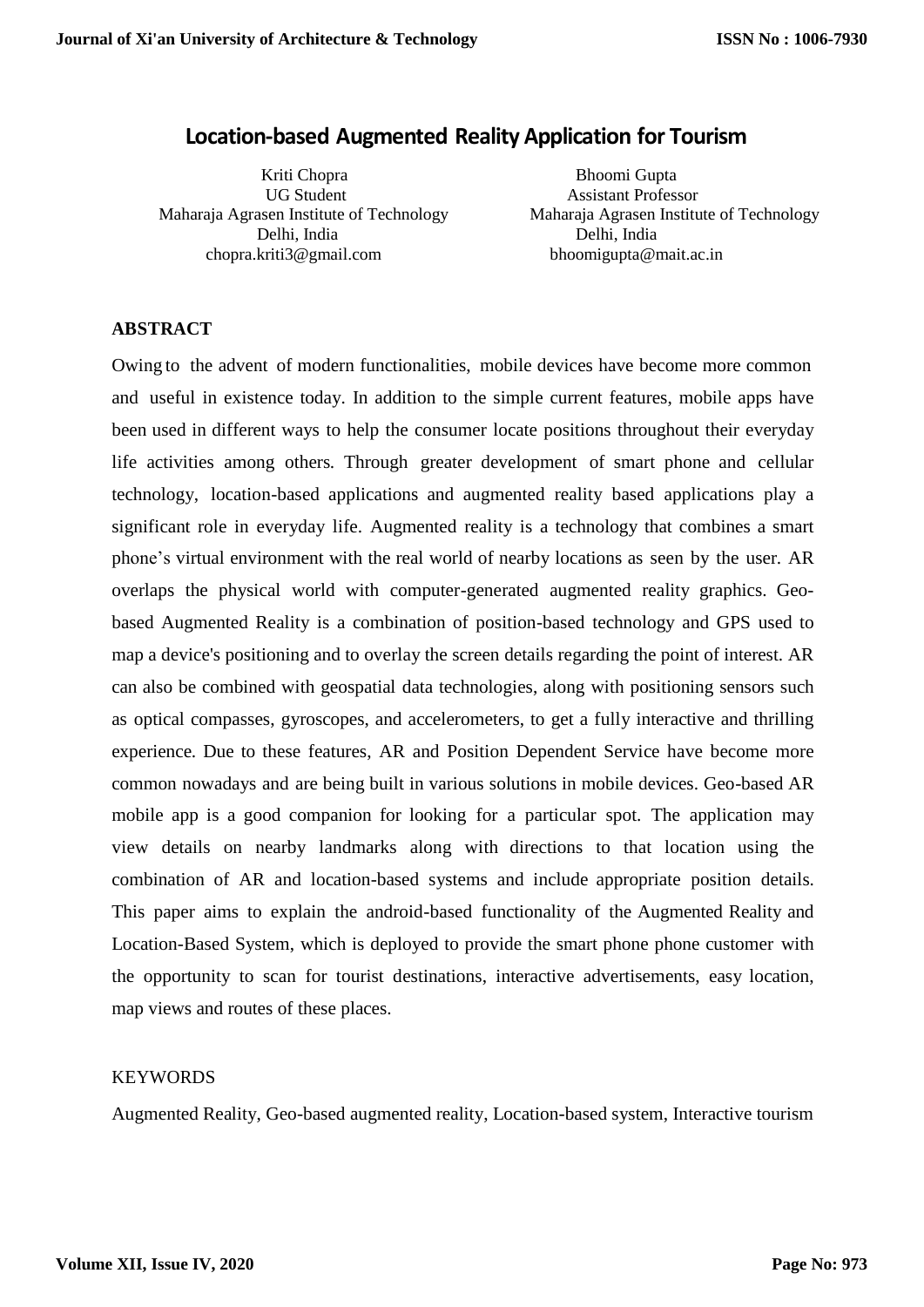# INTRODUCTION

Technological advances and man's growing dependence on mobile phone technology have turned out to be a push factor in the use of Augmented and Virtual Reality applications in almost all domains. While Augmented Reality (AR) has long existed as a tool and has also been used in many industries, its full potential in the travel industry remains to be fully determined.

AR can augment or virtualize one's view of the surroundings using AR supported digital devices such as a laptop, computer or a hand-held cell phone. To be simplified, AR is a virtualization technique that superimposes computer-generated data, suchastext, video, graphics, GPS data, and other multimedia formats, on top of the real‐world view, as captured from the camera of a computer, a mobile phone or other devices. [26]. Increased computer-generated real-world view data is mainly intended to improve the individual or domain's perception of the subject matter in the physical setting. Augmented reality, which comes under the umbrella of mixed reality, implicitly provides a complex and immersive distribution of knowledge through the co-existence of a physical and simulated world inside a piece of digital content. [4].

Adding layers of location-based information that take the domain's real physical environment as its background, instead of replacing it with a virtual artificial environment, has made mobile AR more interactive compared to other location-based services (LBS). At places powered by AR-based applications, stories and exhibits help tourists explore independently thus lowering the dependence on the human tour guide. Augmented experiences extended to travellers with innovative mobile apps, facilitate their travel quest and building trust. Seeing that AR's popularity is expected to rise exponentially due to technological advances and studies into usability, adoption, and usefulness, it is important to identify what are the basic requirements for users to embrace AR.

Geo-location based AR, also called as marker-less AR, refers to elements of augmented reality that are grounded at a real-time location. Digital data is virtually preserved in the actual physical environment, allowing users to access it using AR-compatible devices such as smart phones. Well known example of location-based AR is Pokémon Go. Similarly, a locationbased application also allows the user to navigate to desired destinations with the help of directions displayed on the top of the physical roads visible on the hand-held mobile device.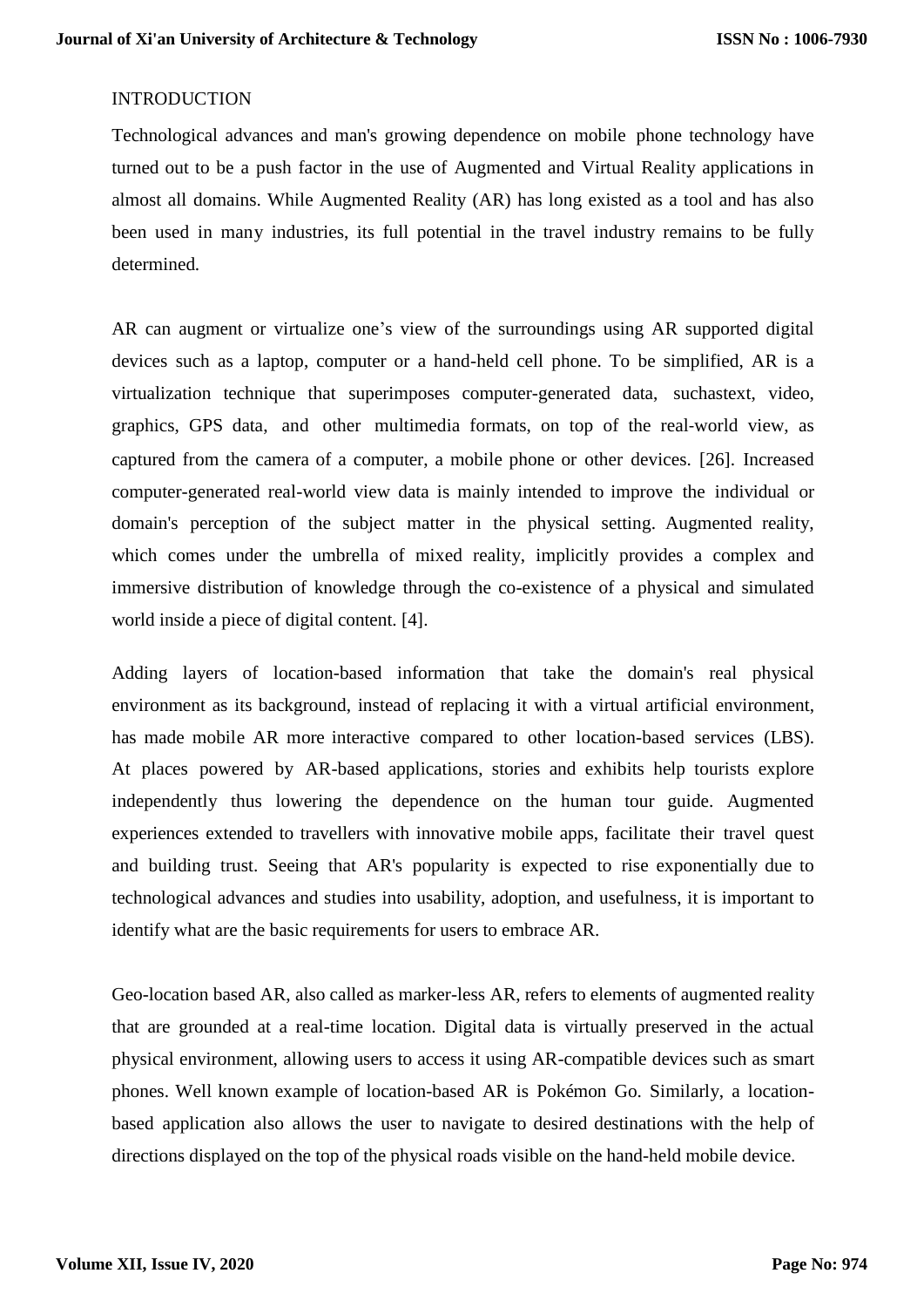Although GPS can perform similar functionality, it cannot provide an interactive experience to the user like providing information about the monuments and places of interest nearby while guiding the route to a particular location. That provides the traveller with a good experience. Facing landmarks or monuments, these interactive AR guides can help navigate a dynamic intersection easily on the hand-held device like the smart phone.

These have become a means of attraction for modern tourists and a way of maintaining the rivalry of business workers. These applications can help businesses provide interactive advertisements and help woo their customers by providing better user experience and improving their sales and thereby earnings.

### **LITERATURE SURVEY**

The results of the study of current works of literature indicate that the advancement of mobile technology has made a considerable difference to the tourism industry, especially in four sectors-transport, lodging, catering and tourist attractions. In several cases, the growing reliance of citizens on cell phones and the difficulty of the production of tourism experience have generated a need for a more immersive encounter with tourist destinations through the usage with technical applications. [35].

Visitors are individuals who typically have "no to no environmental knowledge," according to McKercher and du Cros. [31]. Throughout this case, the AR technology will tie together the quickly changing modern world by leveraging interactivity, flexibility and sensitivity to put together the IT industry and the tourism field. Leue [28] identified that four potential external variables influence AR user acceptance including enjoyment, personal innovativeness, perceived benefits, costs, and information quality. Information is provided through the use of different interactive technologies within an AR framework. Such formats range from sound and image to video clips, 3D models and hyperlinks that may lead the user outside of the application. [26]. Past will be replicated and maintained for many years by way of Image Processing techniques such as Augmented Reality and nowadays of mixed reality integrated with the different handheld devices[33]. According to Dai-In Hana [15], AR has been tried in various ways for tourism purposes, but a clear application template has not been provided. Besides, the end-user point of view has been largely neglected in the development process of AR in tourism. Kounavis [26] suggests that the absence of interoperability of AR systems across mobile platforms often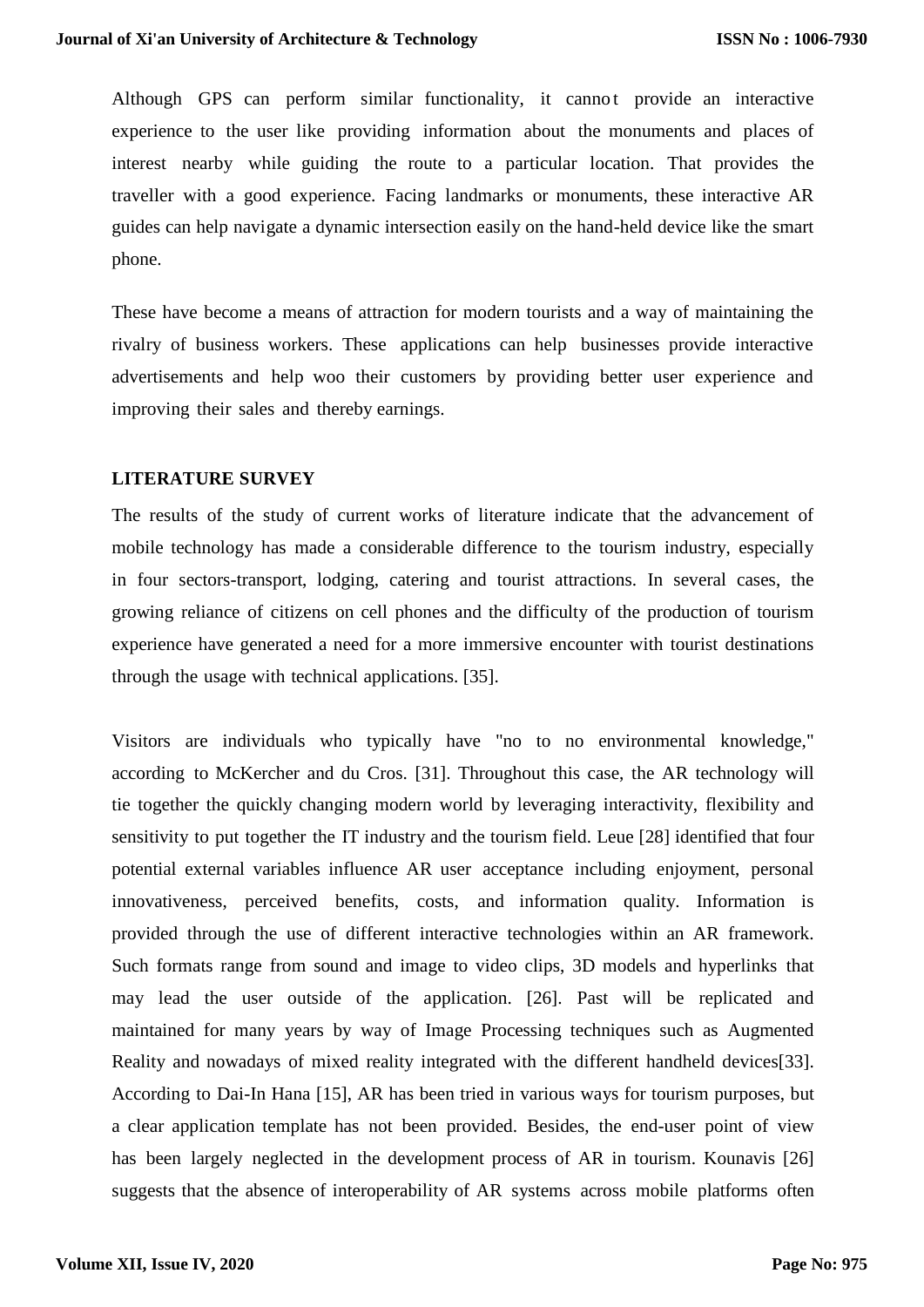accounts for the lower demand and use of these technologies. Therefore, to clarify, smartphones with camera apps, high-performance CPUs, large-capacity storage and wireless network connectivity must be the mobile phone that is extremely appropriate for use as a portable AR handheld device to ensure compatibility and adequately capable of maximizing AR features [26]. Amirian et al. (2016) [13] developed a landmark-based pedestrian navigation system using machine learning in addition to AR. Zhou et al. (2016) [47] developed a recommendation system for sightseeing spots, and Rehman et al. (2017) [38] proposed an indoor navigation system.

Augmented Reality has the potential to merge visual media and information and to improve the actual environment. This ability to combine interactive media around the real environment gives way to AR learning opportunities that provide optimal conditions for immediate, contextual and situation-based learning scenarios. Prior work has suggested that the integration of different sensors offers new ways to communicate with the environment around us. [34]. Location-Based Service (LBS) is an information service that accessible with mobile devices through the mobile network and using the ability to make utilization of the location of the mobile device [44]. On the other side, new monitoring technologies provide several ways to classify artifacts in the physical world. They vary from the well-known Global Positioning System (GPS) to the GSM, GPRS and UMTS systems, which allow the identification and location of cell phones within the sphere of influence. [25]

The majority of previous work on the application of AR to tourism has shown that AR's intuitive interaction has significantly improved user interactivity, marketing, and overall experience.

#### **METHODOLOGY**

The analysis conducted in this paper was based on the study and review of the current literature relevant to this research area. The data was gathered from article newspapers, articles, books, sessions, conferences, and events. Mobile technology, mobile augmented reality, tourism technology, geographic information system, indoor maps are the main areas that have been studied and reviewed. Even researched were the latest technologies utilizing augmented realities. The conclusions drawn from the existing literature have been contrasted with the present software research.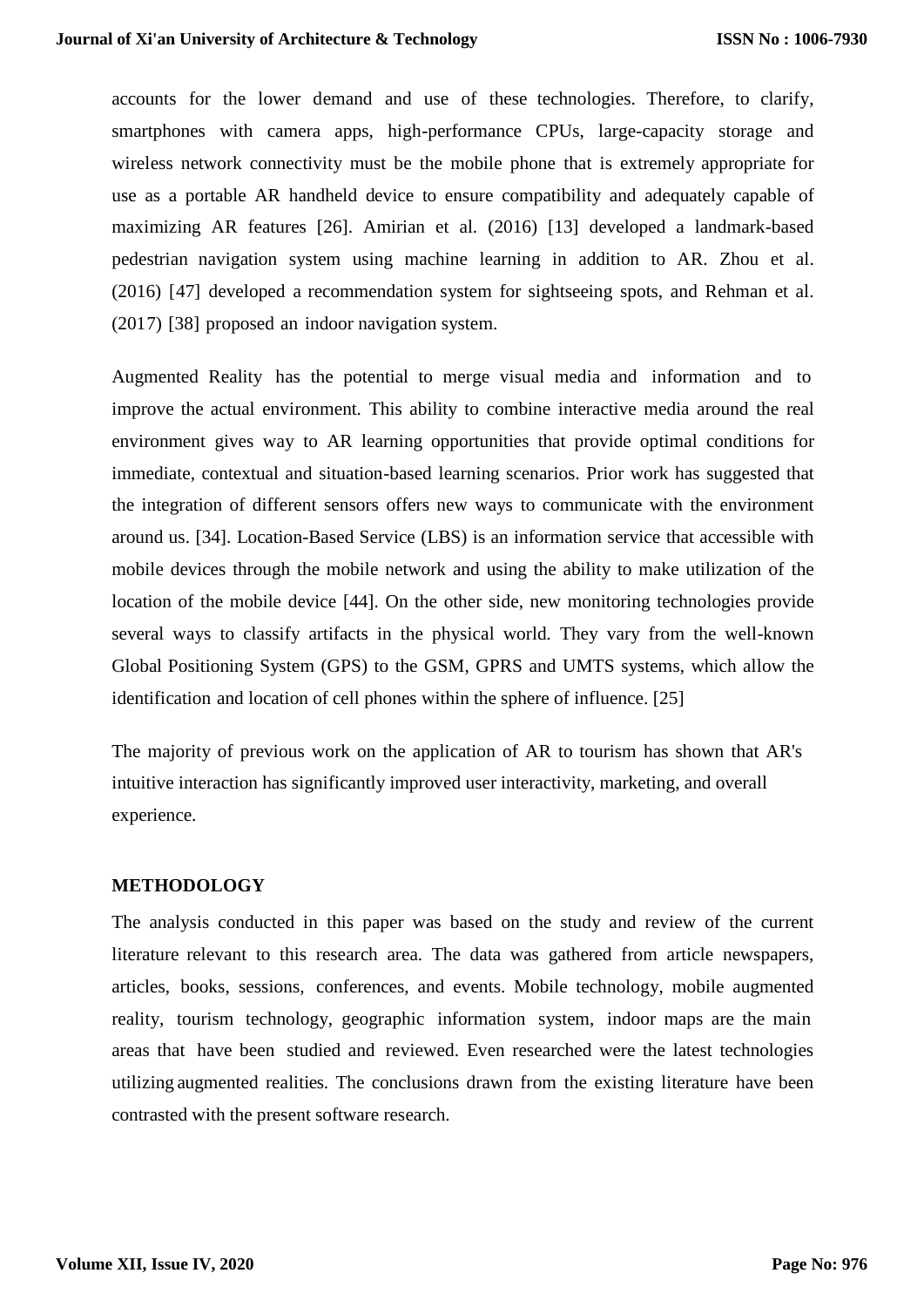## **Location-based service**

Location-Based System (LBS) can be defined as an application or program based on a particular location. To be elaborated, LBS is an intelligence service that is available through the mobile network for mobile devices and that allows the use of the cell device place [44]. LBS consists of two categories, which are triggered and user-requested [10]. In a userrequested scenario, the user is getting the position once and utilizes it on subsequent requests for information that depends on a specific location. This kind of service generally involves both individual location (finding where you are) and service location (where is the nearest). For example, the kind of service of LBS is navigation (map) and direction (routing information). On the contrary, triggered LBS depends on the prearranged condition, when accomplished it will get the specific position of a device. An example is when the user passes the limit of a mobile network. One more example is in emergency services, it will activate a call to the emergency center and request location automatically from the mobile network. [41]

### **Existing AR applications and Software Development Kits**

Wikitude was released on Android in 2008, later on, iPhone and Symbian platforms. It has been voted best AR browser of 2010 by readers of Augmented Planet. This extracts details from Wikipedia and Qype and overlays the geo-located data onto the screen. It comes with a lot of worlds that can be overlayed onto the real world which can be seen through the mobile device's camera. POIs can be created by the users themselves and location-based digital content that can be accessed through the Wikitude software framework. [21]

ARKit is Apple's augmented reality development platform for iOS mobile devices. ARKit helps developers to build high-definition iPad and iPhone AR experiences. Device captured environments can be supplied with virtual 3D text, objects, and characters. AR scenes created by a single user are permanent and can later be used by people visiting the website. Motion coprocessors like the iPhone 7 Plus M10 can effectively track data from the gyroscope, accelerometer, and magnetometer. For having a better experience, Pokémon Go uses ARKit. [18]

ARCore was initially released in 2018 and is a Google-designed software development kit for the development of Augmented Reality applications. ARCore uses three main technologies that allow the phone to understand its place in the world and detect the size and location of any type of surfaces, including the integration of virtual content with the true environment, motion detection, environmental awareness, and light estimates. ARCore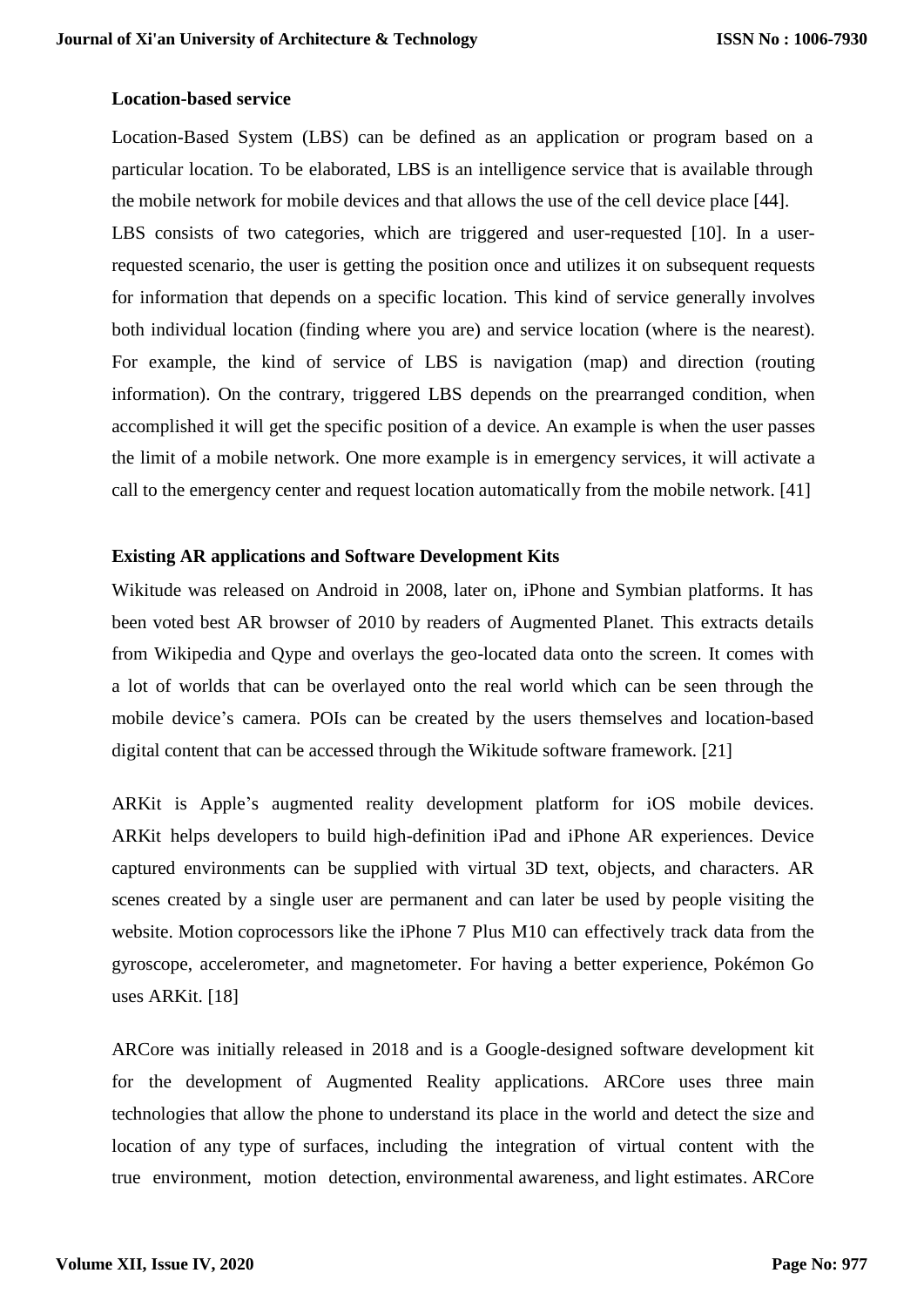SDK is available for Android, Unity for Android, Unity for iOS, Android NDK, iOS and Unreal.

The Vuforia platform uses state-of-the-art, robust and powerful computerized image recognition and provides several capabilities for the mobile device. A Vuforia SDK-based AR-App is a camera which captures image frames and sends content to a tracker; a camerabased image converter in an OpenGL ES rendering format; a tracker that can load and trigger several data sets simultaneously and contain real-world objects tracked and detected by computer vision algorithms. It also offers quicker local target detection with the ability to simultaneously track five targets. The SDK supports both native developments for iOS and Android, while also enabling the development of AR applications in Unity that are easily portable to both platforms. [19]

## **CONCLUSION AND LIMITATIONS**

The advent of mobile technology in the last few decades has fundamentally changed the way travellers connect and communicate with their world. Increasing human dependency on mobile phones and the complexities of evolving tourism interaction has created a need for a more engaging tourist destination experience through the use of digital apps. Mobile Augmented Reality tech is considered capable of narrowing the distance between the need for a deeper understanding and satisfying the tourist's ideal experiences. Integrating digital data with the real-world environment through the mobile device app makes travellers 'contact with their interactions more direct. Enhanced reality is aimed at affirming the four aspects of travel and tourism–transport, lodging, leisure, and tourist attraction. Therefore, there is huge potential to use smartphone AR as a tool for successful analysis of tourism and enhancement of tourism experience.

Despite the broad range of AR technologies in the travel industry, there are many reasons and factors to impede the use of technology in this area. There is no interoperability of the latest AR systems on different platforms. Though there are several frameworks for designing AR software, the use of platform-wide applications is still not feasible. It also needs a decent Wi-Fi or internet connection to use the device all the time. Most areas have neither full Internet coverage nor reliable mobile roaming rates. Many of the other reasons why software is less used in the city are the useless content and the lack of functionality of the devices.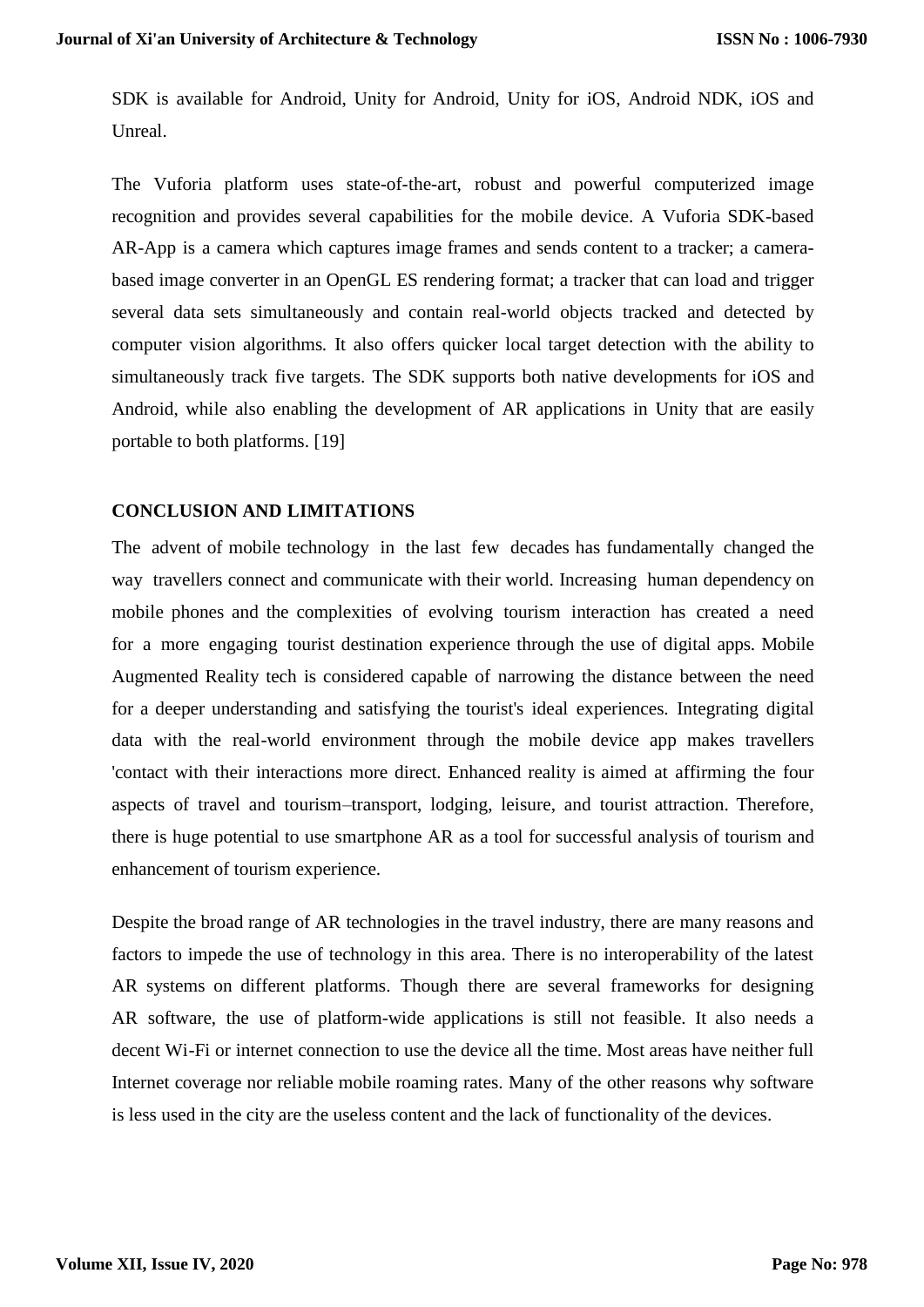#### **SCOPE AND RELEVANCE**

AR as a technology has a broad range of different domains. The applications developed to provide the user with a virtual view of the rooms, easy flight bookings and also customized real-time information, particularly in the travel and tourism industry.

The AR platform uses immersive storytelling for museums and other such locations. AR enables one to be taken through a guided, multi-sensory experience through past, present and future loops of time. Not only for these sites but also an office building, schools, and universities, various apps may be used to enhance not only the usability but also the overall experience of the user.

# **REFERENCES**

[1] Alappanavar, Ankeeta Bhujbal, S. D. (2013). LOCATION BASED SERVICES USING AUGMENTED

REALITY. International Journal of Computer Engineering and Technology, 4(2), 237– 240.

- [2] Amin, D., & Govilkar, S. (2015). Comparative Study of Augmented Reality Sdk'S. International Journal on Computational Sciences & Applications (IJCSA), 5(1), 11– 26.
- [3] Azuma, R. (1997). A survey of augmented reality. Presence: Teleoperators and Virtual Environments, 6(4), 355–385.
- [4] Azuma, R., Baillot, Y., Behringer, R., Feiner, S., Julier, S., & MacIntyre, B. (2001). Recent advances in augmented reality. IEEE Computer Graphics and Applications, 21(6), 34–47.
- [5] Brata, K. C., Liang, D., & Pramono, S. H. (2015). Location-Based Augmented Reality Information for Bus Route Planning System, 5(1), 142–149.
- [6] Carmigniani J, Furht B, Anisetti M, Ceravolo P, Damiani E, Ivkovic M. Augmented reality technologies, systems and applications. Multimedia Tools and Applications. 2011; 51(1):341-77
- [7] Chang, W. and Tan, Q. (2010) Augmented Reality System Design and Scenario Study for Location-Based Adaptive Mobile Learning, In the proceeding of 2010 IEEE 13th International Conference on Computational Science and Engineering, pp:  $20 - 27$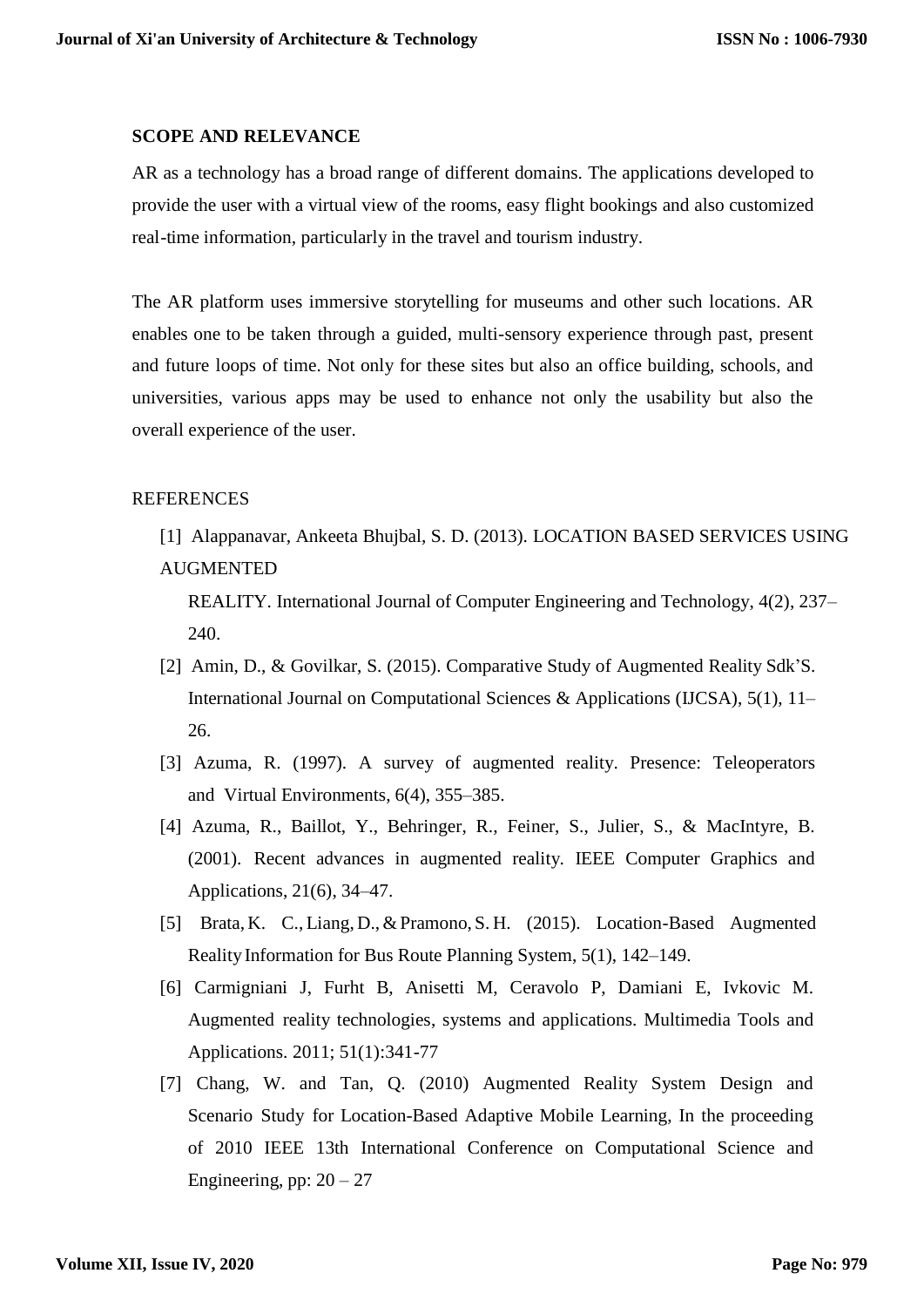- [8] Chen, C.M. & Tsai, Y.N. 2010 "Interactive Location-based Game for Supporting Effective English Learning," International Journal of Intelligent Information Technology Application, 2010, 3(1): 44-50
- [9] Chung, J.; Pagnini, F.; Langer, E. Mindful Navigation for Pedestrians: Improving Engagement with Augmented Reality. Technol. Soc. 2016, 45, 29–33.
- [10]D'Roza, T., & Bilchev, G. (2003). An overview of location-based services. BT Technology Journal, 21(1), 20–27.
- [11]Fritz, F., Susperregui, a, & Linaza, M. (2005). Enhancing cultural tourism experiences with augmented reality technologies. The 6th International Symposium on Virtual Reality Archaeology and Cultural Heritage VAST, 20– 21.
- [12]Gerhard Reitmayr and Dieter Schmalstieg, Collaborative Augmented Reality for Outdoor Navigation and Information Browsing.
- [13]Gerstweiler, G.; Vonach, E.; Kaufmann, H. HyMoTrack: A Mobile AR Navigation System for Complex Indoor Environments. Sensors 2016, 16, 17
- [14]H. Kim, J. Schliesser, Adaptation of Storytelling to Mobile Information Service for a Site-Specific Cultural and Historical Tour, Information Technology & Tourism 9 (2007) 195–210. doi:10.3727/109830507782166971.
- [15]Han, D., Jung, T., and Gibson, A. (2014). Dublin AR: Implementing Augmented Reality (AR) in Tourism, In Xiang, Z., and Tussyadiah, I. (eds), Information and Communication Technologies in Tourism, Springer International
- [16] https://communityhealthmaps.nlm.nih.gov/2014/06/30/how-accurateis-the-gps-onmy[-smartphone/;](https://communityhealthmaps.nlm.nih.gov/2014/06/30/how-accurateis-the-gps-on-my-smartphone/) How Accurate is the GPS on my Smartphone? (Part1).
- [17] https://augray.com/blog/is-location-based-ar-experience-revolutionising-tourismindustry/
- [18]https://developer.apple.com/documentation/arkit
- [19] https://developer.vuforia.com
- [20] https://www.layar.com
- [21]https://www.wikitude.com

[22] I. P. Tussyadiah, F. J. Zach, The role of geo-based technology in place experiences, Annals of Tourism Research 39 (2012) 780–800. doi:10.1016/j.annals.2011.10.003

[23] J. Jacob, A. Coelho, Issues in the Development of Location-Based Games, International Journal of Computer Games Technology 2011 (2011) 1–7. doi:10.1155/2011/495437.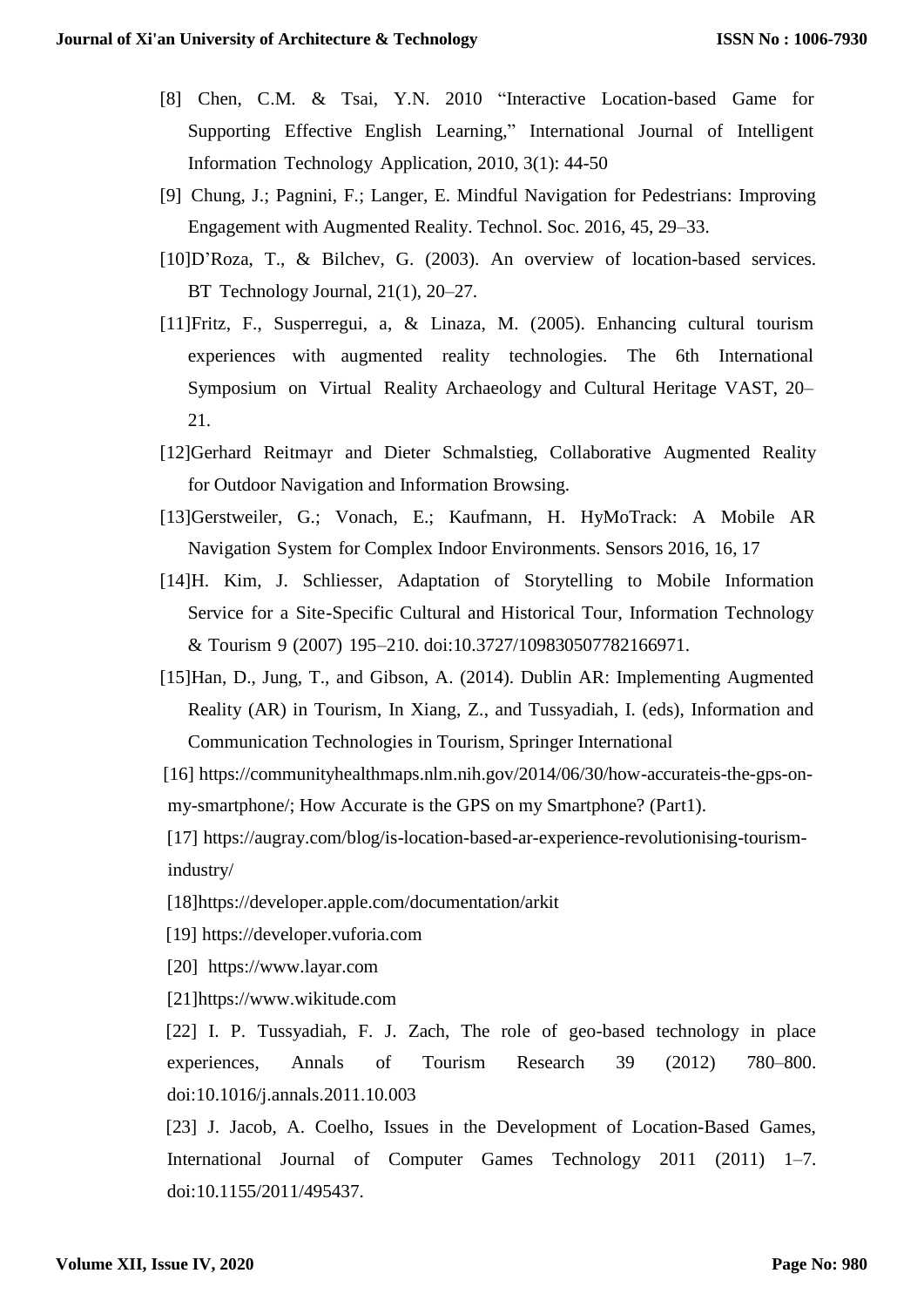- [24]Jonathan Rodriguez and Ching-Yu Huang, An Emerging Study in Augmented Reality & Geographical Information System, 2017
- [25]Kalkbrenner, G. and Koppe, E. (2002) Mobile Management of Local Infrastructure, In the proceeding of the 10th International Conference on Software, telecommunications and computer networks, pp. 486-491
- [26]Kounavis, C. D., Kasimati, A. E., & Zamani, E. D. (2012). Enhancing the tourism experience through mobile augmented reality: Challenges and prospects. International Journal of Engineering Business Management, 4(1), 1–6.
- [27]Larsen, S. (2007). Aspects of a Psychology of the Tourist Experience. Scandinavian Journal of Hospitality and Tourism, Vol. 7, No. 1: 7-18.
- [28]Leue, M., tom-Dieck, D. and Jung, T. (2014). A Theoretical Model of Augmented Reality Acceptance, e-Review of Tourism Research.
- [29]Linaza, M. T., Marimón, D., Carrasco, P., Álvarez, R., Montesa, J., Aguilar, S. R., & Diez, G. (2012). Evaluation of Mobile Augmented Reality Applications for Tourism Destinations (pp. 260-271). Springer Vienna.
- [30]Makino, R.; Yamamoto, K. Spatiotemporal Information System Using Mixed Reality for Area-Based Learning and Sightseeing. In Lecture Notes in Geoinformation and Cartography: Computational Urban Planning and Management for Smart Cities; Stan, G., Andrew, A., Chris, P., John, S., Eds.; Springer: Berlin, Germany, 2019; pp. 283–302.
- [31]McKercher, B. and du Cros, H. (2003). Testing a cultural tourism typology. International Journal of Tourism Research, 5(1), 45-58
- [32]Morozumi, S.; Yamazaki, Y.; Chigusa, Y.; Hattori, T. Development of Navigation System for Restaurants Using AR. In Proceedings of the 78th National Convention of Information Processing Society of Japan, Tokyo, Japan, 10–12 March 2016; Volume 2016, pp. 361–362.
- [33]Nilam Desai, (2018) Recreation of history using augmented reality, ACCENTS Transactions on Image Processing and Computer Vision, Vol 4(10) ISSN (Online): 2455-4707
- [34]Nokia Research Center, NRC., 2009 "Mobile Mixed Reality: The Vision." Nokia Technology Insights series | Nokia Research Center (NRC) | June
- [35]Nur Shuhadah Mohd, Hairul Nizam Ismail, Norhazliza Abdul Halim, Mobile Augmented Reality: A Tool for Effective Tourism Interpretation in Enhancing Tourist Experience at Urban Tourism Destination,2015